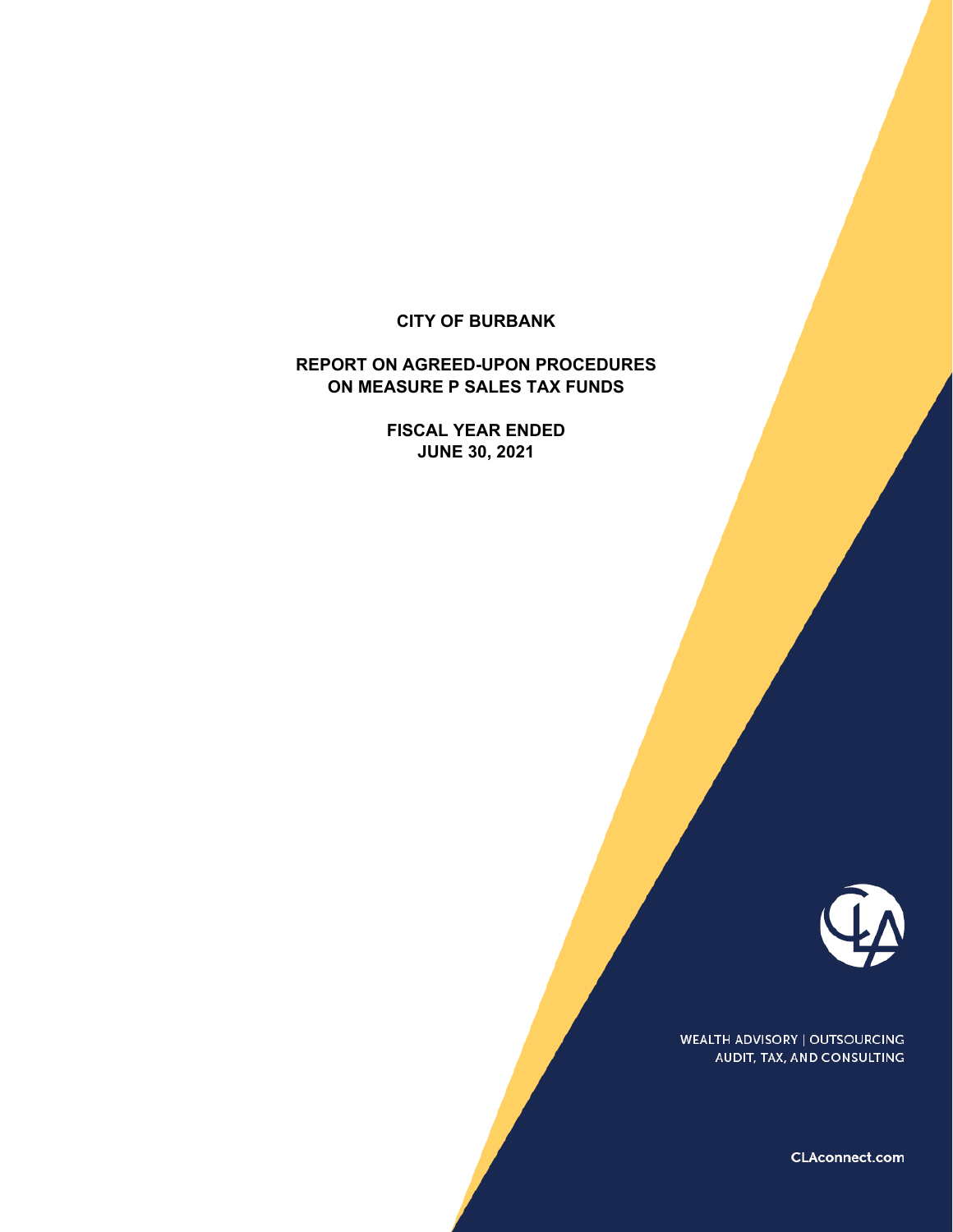

# **INDEPENDENT ACCOUNTANTS' REPORT**

Honorable Members of the City Council City of Burbank Burbank, California

We have performed the procedures enumerated below on City of Burbank (the City), oversight of Measure P sales tax revenues and expenditures for the year ended June 30, 2021. The City is responsible for oversight of Measure P sales tax funds.

The City has agreed to and acknowledged that the procedures performed are appropriate to meet the intended purpose for oversite of Measure P sales tax funds. This report may not be suitable for any other purpose. The procedures performed may not address all the items of interest to a user of this report and may not meet the needs of all users of this report and, as such, users are responsible for determining whether the procedures performed are appropriate for their purposes.

The procedures and the associated results are as follows:

a. For the fiscal year ended June 30, 2021, we observed the transfer of \$4.7 million from the General Fund to the Municipal Infrastructure Fund, maintaining the baseline General Fund commitment established by the adoption of the Infrastructure, Maintenance, Repair, and Improvement Funding Commitment Policy adopted by the City Council on October 30, 2018.

Result

\$4.7 million was transferred from the General Fund to the Municipal Infrastructure Fund.

b. We observed evidence of a presentation of an accounting of Measure P tax revenues received and expenditures made during the fiscal year ended June 30, 2020, to the City Council, prior to the adoption of the budget for the fiscal year ended June 30, 2022 by reading the minutes of the City Council meeting.

### Result

A combined presentation of Comprehensive Annual Financial Report for the fiscal year ended June 30, 2020 and Measure P tax revenues received and expenditures was made to City Council on December 8, 2020, which was prior to the adoption of the budget for the fiscal year ended June 30, 2022, which was adopted on May 25, 2021.

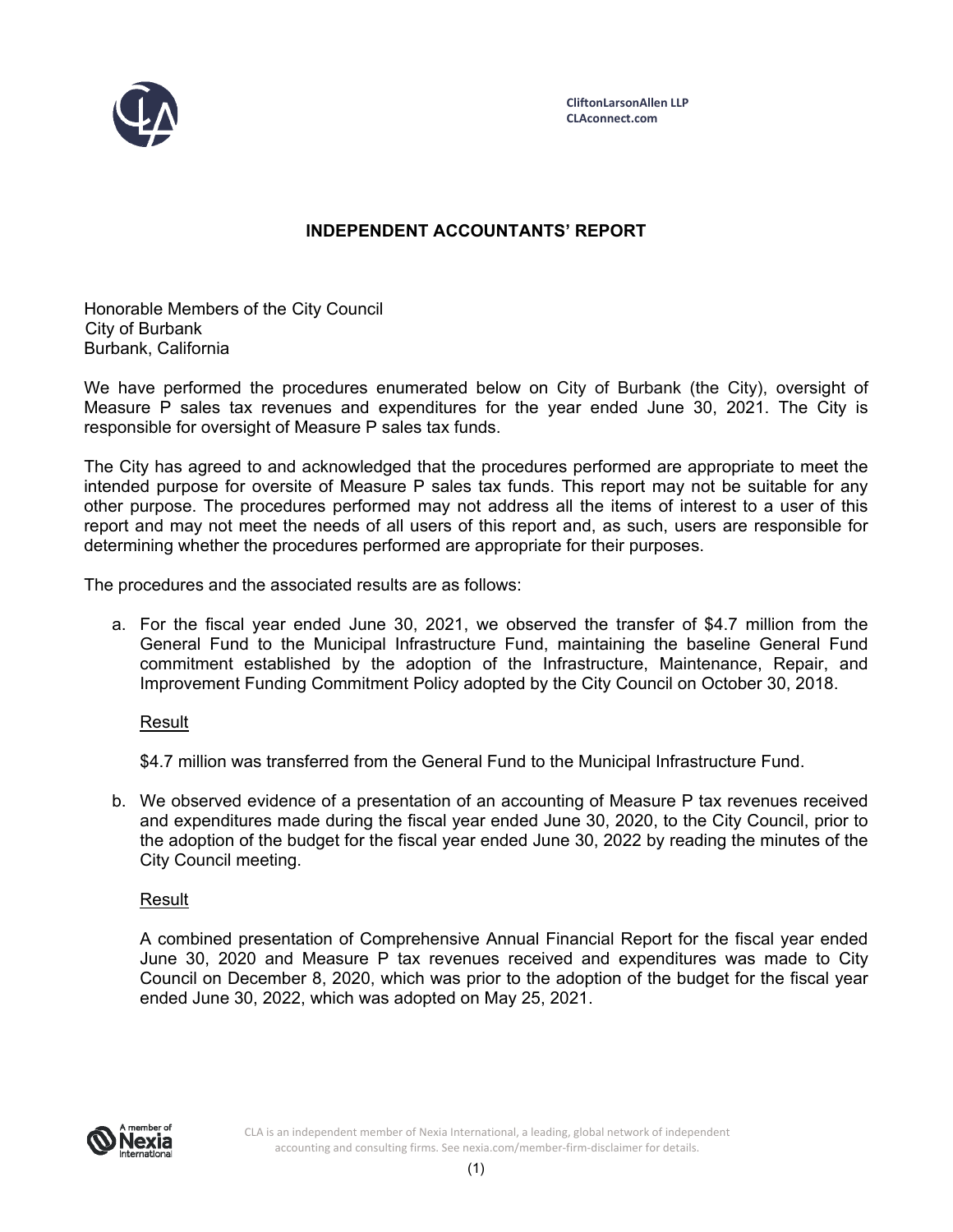c. We will compare the Measure P revenues recorded in the general ledger for fiscal year ended June 30, 2021 to amounts reported by the State of California for collection of Measure P revenues.

#### Result

Tax payments reported by the California Department of Tax and Fee Administration on their website totaling \$26,029,678, less administrative fees of \$155,250, agreed to Measure P sales tax revenues of \$25,874,428 recorded in the general ledger for the fiscal year ended June 30, 2021.

d. For fiscal year ended June 30, 2021, we observed that 50 percent of the revenues collected for the fiscal year were recorded to the Municipal Infrastructure Fund, and will tested a sample of 25 transaction to determine if expenditures within the Municipal Infrastructure Fund were expended on infrastructure improvements, maintenance, and repairs by comparing invoices to the expenditures.

#### **Result**

50 percent of the revenues collected were recorded to the Municipal Infrastructure Fund and the expenditures of all 25 transactions tested were determined to be expended on infrastructure improvements, maintenance, and repairs.

We were engaged by the City to perform this agreed-upon procedures engagement and conducted our engagement in accordance with attestation standards established by the AICPA. We were not engaged to and did not conduct an examination or review engagement, the objective of which would be the expression of an opinion or conclusion, respectively, on the City's oversite of Measure P sales tax funds. Accordingly, we do not express such an opinion or conclusion. Had we performed additional procedures, other matters might have come to our attention that would have been reported to you.

We are required to be independent of the City and to meet our other ethical responsibilities, in accordance with the relevant ethical requirements related to our agreed-upon procedures engagement.

This report is intended solely for the information and use of the City Council, Audit Committee, and management of the City of Burbank, and is not intended to be, and should not be, used by anyone other than these specified parties.

Viifton Larson Allen LLP

### **CliftonLarsonAllen LLP**

Irvine, California November 23, 2021